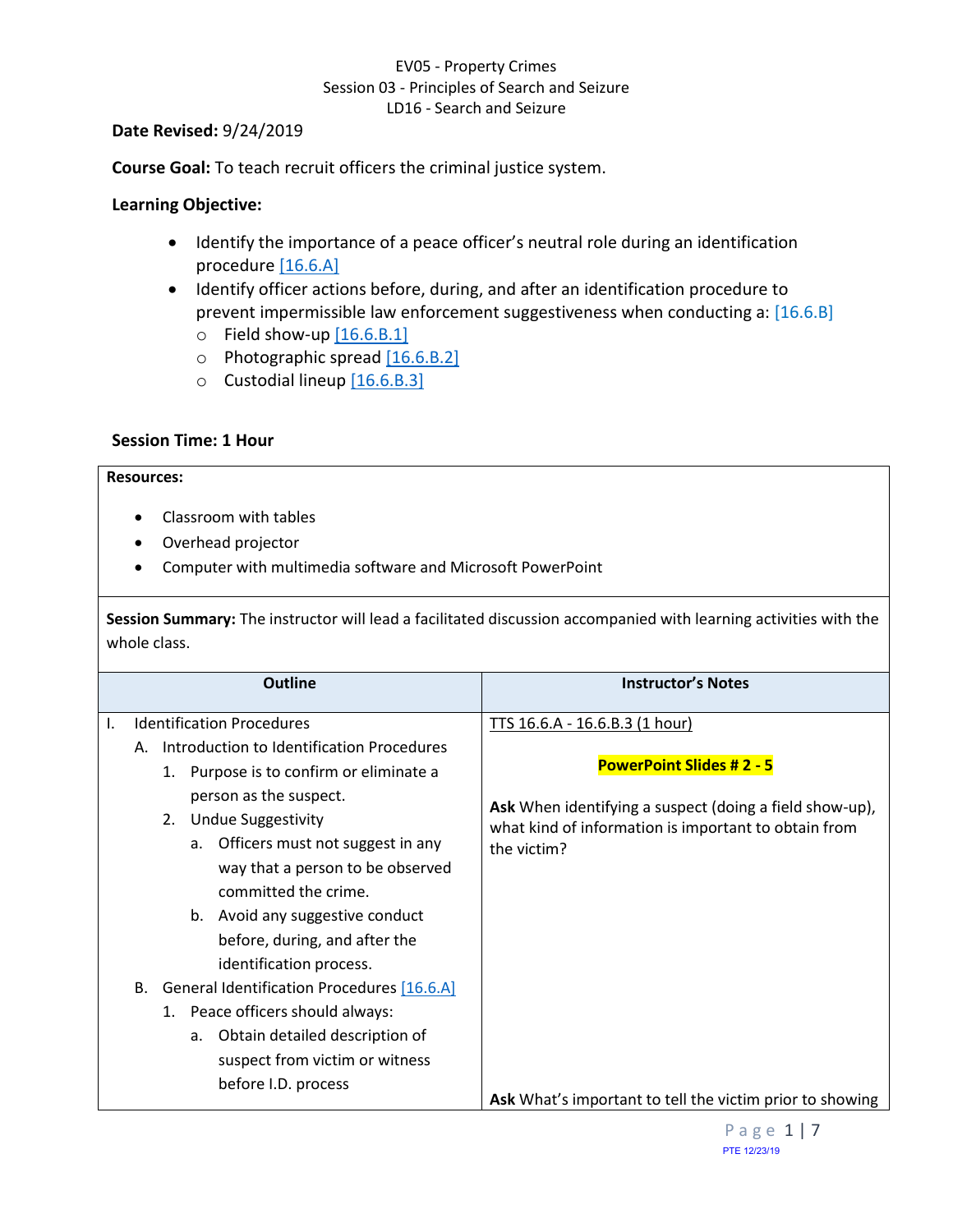|    |        |    | LD16 - Search and Seizure                  |                                                         |
|----|--------|----|--------------------------------------------|---------------------------------------------------------|
|    | b.     |    | Tell the victims or witnesses:             | the suspect?                                            |
|    |        | 1) | They should keep an open mind.             |                                                         |
|    |        | 2) | The person who committed the               |                                                         |
|    |        |    | crime may or may not be among              |                                                         |
|    |        |    | those present.                             | [infused LAPD specific]                                 |
|    |        | 3) | Read Field Show-up Admonition              |                                                         |
|    |        |    | per Field Officer's Notebook               |                                                         |
|    |        |    | [LAPD specific]                            |                                                         |
|    | c.     |    | Maintain appearance of neutrality          |                                                         |
|    |        |    | before, during, and after process.         |                                                         |
|    | d.     |    | Separate multiple victims and              |                                                         |
|    |        |    | witnesses before and during                |                                                         |
|    |        |    | process.                                   | Ask Is it possible to be suggestive or lead the victim? |
| 2. |        |    | Peace officers should never:               | What is important not to tell the victims?              |
|    | а.     |    | Make suggestions or lead                   |                                                         |
|    |        |    | victims/witnesses                          |                                                         |
|    | b.     |    | Tell victims or witnesses that:            |                                                         |
|    |        |    | 1) The person who committed the            |                                                         |
|    |        |    | crime was caught.                          |                                                         |
|    |        | 2) | The victim's property or other             |                                                         |
|    |        |    | evidence was found in the                  |                                                         |
|    |        |    | suspect's possession.                      |                                                         |
|    |        | 3) | The suspect had made                       |                                                         |
|    |        |    | incriminating statements.                  |                                                         |
|    | C.     |    | Say anything about the suspect to          |                                                         |
|    |        |    | the victims or witnesses before,           |                                                         |
|    |        |    | during, or after the process.              |                                                         |
|    |        |    | d. Allow multiple victims and              |                                                         |
|    |        |    | witnesses to                               |                                                         |
|    |        | 1) | Talk about the identification or           |                                                         |
|    |        | 2) | View the identification process            |                                                         |
|    |        |    | together                                   |                                                         |
| 3. |        |    | Peace officers should never ask a victim   |                                                         |
|    |        |    | or witness to state on a scale of 1-10 or  |                                                         |
|    |        |    | as a percentage how sure they are that     |                                                         |
|    |        |    | they are certain, as it may give a juror a |                                                         |
|    |        |    | reasonable doubt about a defendant's       |                                                         |
|    | guilt. |    |                                            |                                                         |
|    |        |    | 4. Everything that happens should be       |                                                         |
|    |        |    | noted in report including                  |                                                         |
|    |        |    | a. Verbatim account of what the victim     |                                                         |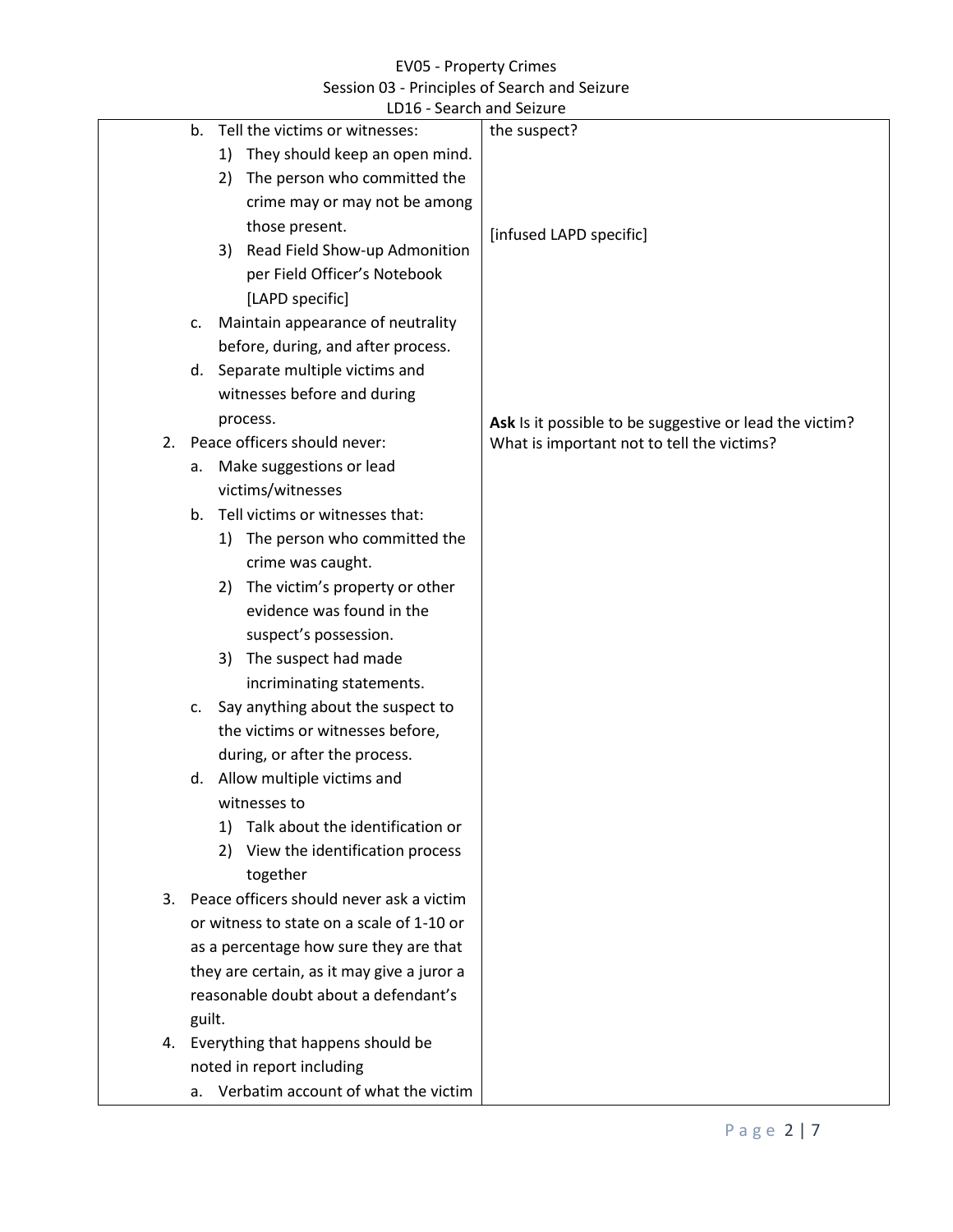<span id="page-2-0"></span>

| LD16 - Search and Seizure                            |                                                        |
|------------------------------------------------------|--------------------------------------------------------|
| or witness said                                      |                                                        |
| b. Description of the victim's or                    |                                                        |
| witness' response to viewing the                     |                                                        |
| suspect                                              |                                                        |
| Field Show-ups $[16.6.B.1]$<br>C.                    |                                                        |
| 1. Viewing of a possible suspect by the              |                                                        |
| victim or witness that commonly occurs               |                                                        |
| in the field shortly after a crime has               |                                                        |
| been committed.                                      |                                                        |
| Advantages<br>2.                                     |                                                        |
| a. Victim's or witness' fresh memory                 |                                                        |
| of the perpetrator and events                        |                                                        |
| Immediate release of an innocent<br>b.               |                                                        |
| subject                                              |                                                        |
| Continuation of a search while the<br>$\mathsf{C}$ . |                                                        |
| trail is still fresh                                 |                                                        |
| 3. Officer should not move subject to                |                                                        |
| another location, but should transport               |                                                        |
| victim or witness.                                   |                                                        |
| Exceptions to not moving subject:<br>4.              |                                                        |
| The subject clearly and voluntarily<br>а.            |                                                        |
| consents to being moved                              |                                                        |
| b. Independent probable cause exists                 |                                                        |
| to arrest the subject and take the                   |                                                        |
| subject into custody                                 |                                                        |
| It is very impractical to transport a<br>c.          |                                                        |
| witness to a possible suspect                        |                                                        |
| because:                                             |                                                        |
| 1) Victim or witness is too injured                  |                                                        |
| to be moved                                          |                                                        |
| Availability of transporting<br>2)                   |                                                        |
| officers is limited, and the wait                    |                                                        |
| would create a greater intrusion                     |                                                        |
| on the subject's freedom than                        |                                                        |
|                                                      |                                                        |
| transporting the subject                             |                                                        |
| 5. Subject not entitled to attorney during           |                                                        |
| show-up because it is not considered                 |                                                        |
| full custody.                                        |                                                        |
| 6. Without consent or a valid pat down,              |                                                        |
| should avoid searching the subject or                |                                                        |
| subject's vehicle.                                   | Ask What should officers do to avoid implying guilt or |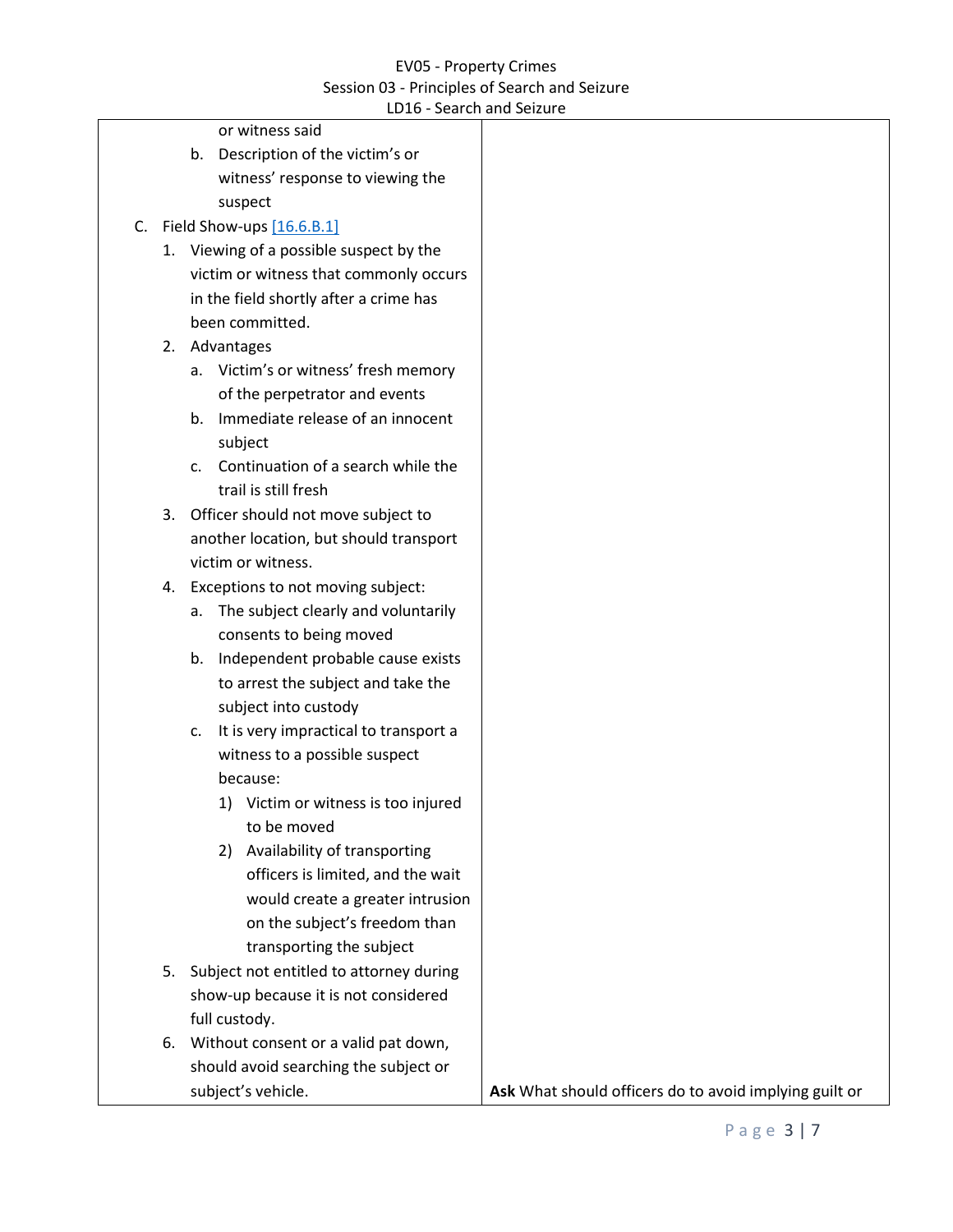<span id="page-3-0"></span>

|                                        |                               | LD16 - Search and Seizure                   |                                                |
|----------------------------------------|-------------------------------|---------------------------------------------|------------------------------------------------|
| 7.                                     |                               | Officers should avoid implying guilt or     | custody during a field show-up?                |
|                                        |                               | custody by                                  |                                                |
|                                        | a.                            | Displaying subject outside police           |                                                |
|                                        |                               | vehicle and                                 |                                                |
|                                        |                               | b. Without restraints (when safe).          | Ask What should be considered when preparing a |
|                                        |                               | D. Photographic Spreads/Photographic Lineup | photographic line-up?                          |
|                                        | [16.6.B.2]                    |                                             |                                                |
| 1.                                     |                               | Identification procedure which the          |                                                |
|                                        |                               | victim or witness looks at of               |                                                |
|                                        |                               | photographs to identify the suspect.        |                                                |
| 2.                                     |                               | Does not have to take place shortly         |                                                |
| after the crime but should be done     |                               |                                             |                                                |
|                                        |                               | while victim's or witness' memory is still  |                                                |
|                                        | fresh.                        |                                             |                                                |
| 3.                                     |                               | Can happen at any location and should       |                                                |
|                                        |                               | be done when the identity of the            |                                                |
|                                        |                               | suspect is not known or is known but        |                                                |
|                                        |                               | not in custody.                             |                                                |
| No form of custody, therefore no<br>4. |                               |                                             |                                                |
| attorney for suspect required          |                               |                                             |                                                |
| 5.                                     | <b>Recommended Procedures</b> |                                             |                                                |
|                                        | а.                            | Preparation                                 |                                                |
|                                        |                               | 1) Use the most recent                      |                                                |
|                                        |                               | photograph of the suspect that              |                                                |
|                                        |                               | is available.                               |                                                |
|                                        |                               | Use all color or all black and<br>2)        |                                                |
|                                        |                               | white photographs.                          |                                                |
|                                        |                               | Try to use photographs that are<br>3)       |                                                |
|                                        |                               | all the same approximate                    |                                                |
|                                        |                               | overall size and depict the same            |                                                |
|                                        |                               | approximate shots of the                    |                                                |
|                                        |                               | suspect (e.g., all close-ups).              |                                                |
|                                        |                               | Use photographs of suspects of<br>4)        |                                                |
|                                        |                               | the same sex, race, and similar             |                                                |
|                                        |                               | facial characteristics.                     |                                                |
|                                        |                               | 5) If possible, use at least six            |                                                |
|                                        |                               | photographs in the spread.                  |                                                |
|                                        |                               | Fewer than five photographs                 |                                                |
|                                        |                               | may make the selection                      |                                                |
|                                        |                               | impermissibly suggestive by                 |                                                |
|                                        |                               | limiting the options.                       |                                                |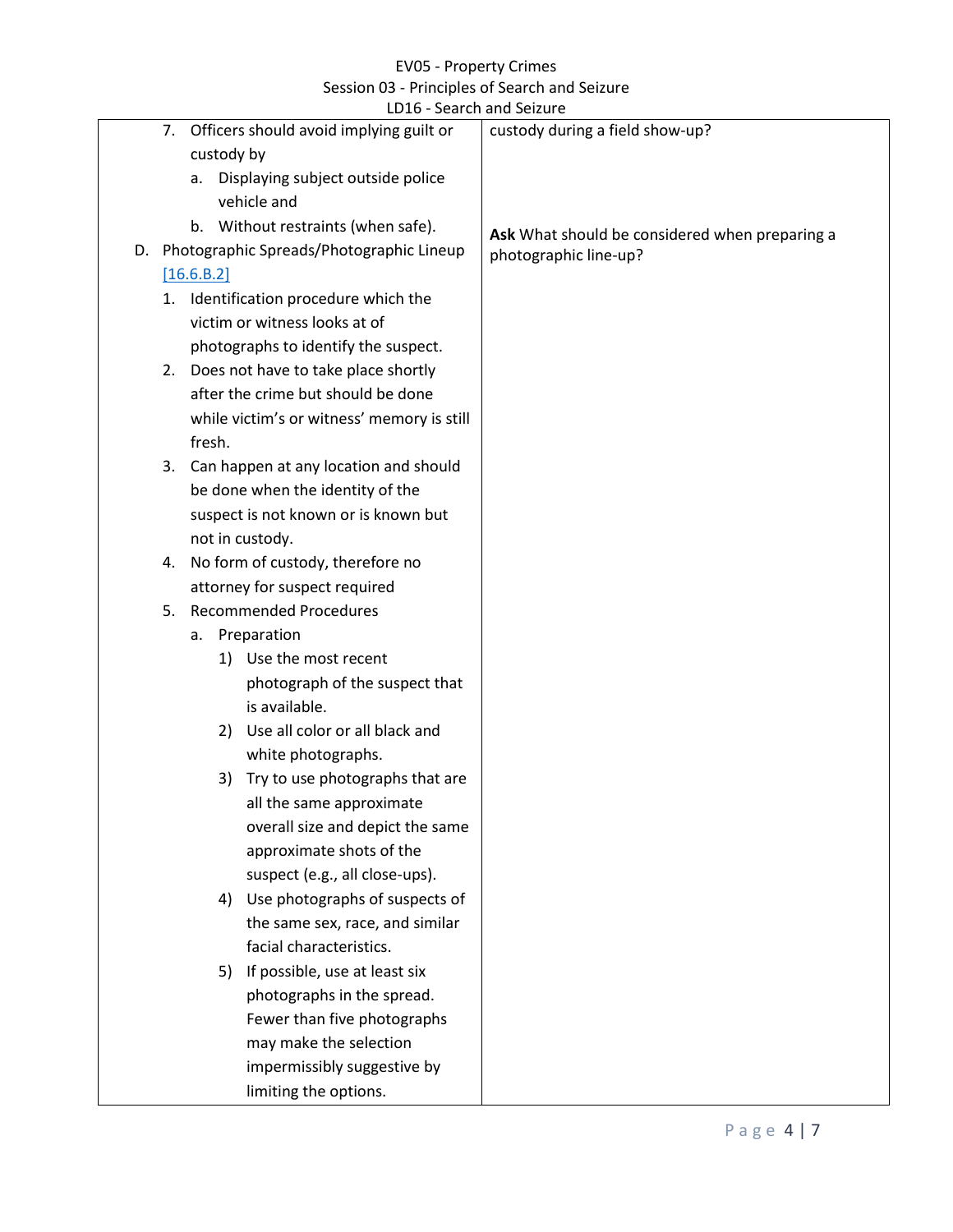<span id="page-4-0"></span>

|                                                 | LD16 - Search and Seizure                              |
|-------------------------------------------------|--------------------------------------------------------|
| Record the names, dates of<br>6)                |                                                        |
| birth, and other identifying                    |                                                        |
| information assigned to each                    |                                                        |
| photograph separately.                          |                                                        |
| Cover all identifying information<br>7)         |                                                        |
| on all photographs (e.g.,                       |                                                        |
| booking numbers, names, etc.)                   | Ask What if there are two suspects to identify? How    |
| Administration<br>b.                            | should a line-up be prepared?                          |
| 1) If two or more suspects to                   |                                                        |
| identify, use a different                       |                                                        |
| photographic spread to identify                 |                                                        |
| each suspect.                                   |                                                        |
| Instruct the victim or witness to<br>2)         |                                                        |
| look at each photograph before                  |                                                        |
| making any decision regarding                   |                                                        |
| identification.                                 |                                                        |
| Regardless of whether the<br>3)                 | Ask What's important to consider when a victim picks a |
| victims or witnesses select the                 | photo from the line-up?                                |
| right or wrong photograph, do                   |                                                        |
| not discuss their choice with                   |                                                        |
| them.                                           |                                                        |
| Victim or witness should initial<br>4)          |                                                        |
| the back of the selected                        |                                                        |
| photograph or copy of the                       |                                                        |
| selected photograph.                            | Ask What's should be one when the process is           |
| Follow-up<br>c.                                 | complete?                                              |
| 1) Place all photographs in an                  |                                                        |
| evidence envelope, seal, initial,               |                                                        |
| date, and place the evidence in                 |                                                        |
| storage.                                        |                                                        |
| 2) Copy of the photographic                     |                                                        |
| spread should be attached to                    |                                                        |
| the report.                                     | Ask What's important to consider during the            |
| <b>Custodial Lineups/Physical Lineups</b><br>Е. | preparation of a custodial line-up?                    |
| [16.6.B.3]                                      |                                                        |
| 1. Victim or witness to a crime looks at        | [Infused LAPD specific]                                |
| individuals in custodial environment in         |                                                        |
| an attempt to identify the suspect.             |                                                        |
| 2. Can take place any time after a crime        |                                                        |
| within a controlled environment of a            |                                                        |
| law enforcement facility.                       |                                                        |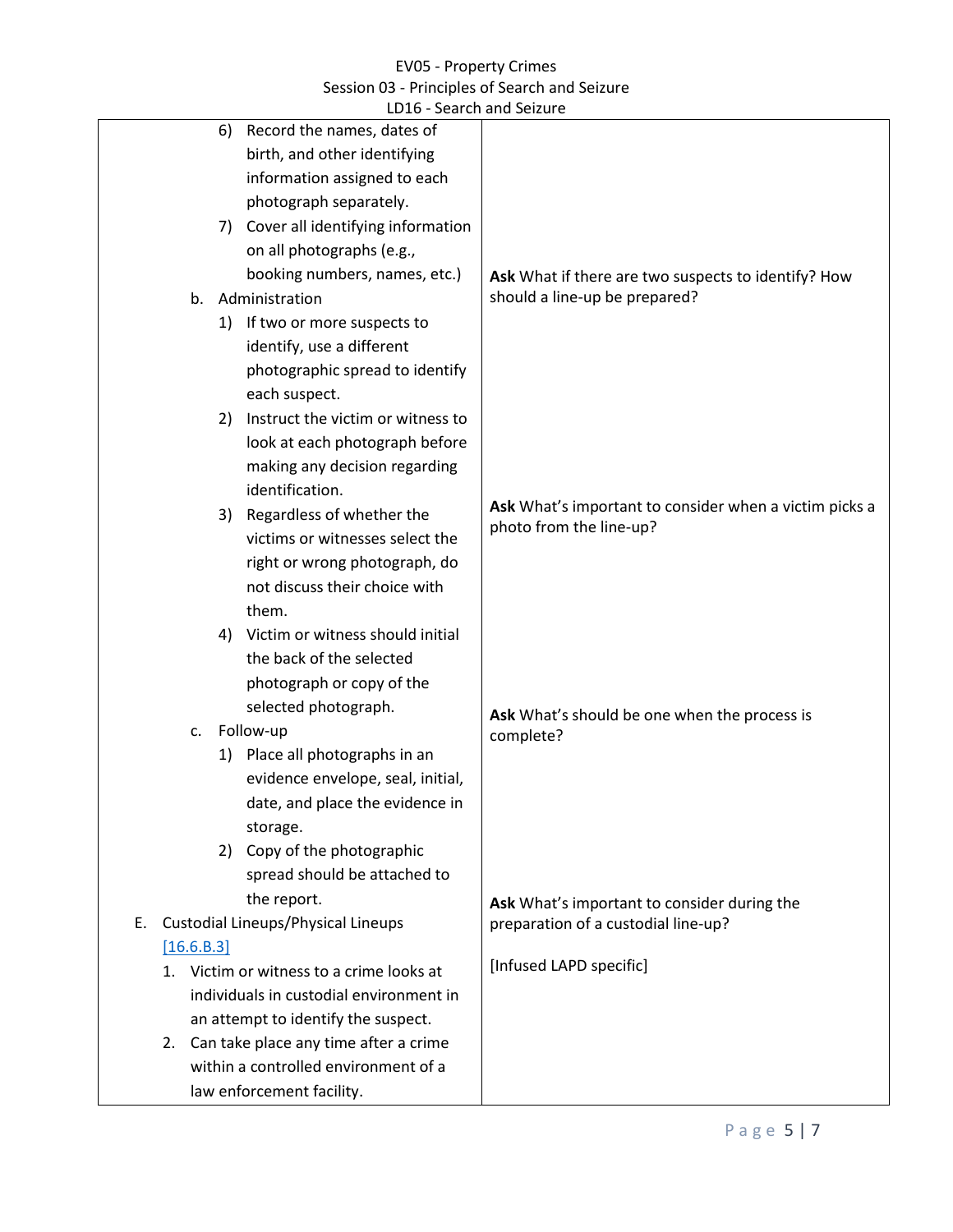|    |             | LD16 - Search and Seizure                |                                               |
|----|-------------|------------------------------------------|-----------------------------------------------|
| 3. |             | <b>Legal Representation</b>              |                                               |
|    |             | a. Suspect is entitled to an attorney if |                                               |
|    |             | criminal proceedings have                |                                               |
|    |             | commenced.                               |                                               |
|    |             | b. Attorney is only a silent observer.   |                                               |
| 4. |             | Preparation                              |                                               |
|    | a.          | Contact RHD to handle all custodial      |                                               |
|    |             | line-ups.                                |                                               |
|    | b.          | Include at least six participants in     |                                               |
|    |             | the lineup, if possible.                 |                                               |
|    | c.          | Choose participants of the same          |                                               |
|    |             | race, sex, and with similar              |                                               |
|    |             | characteristics.                         |                                               |
|    | d.          | Have all participants in the lineup      |                                               |
|    |             | wear similar clothing.                   |                                               |
|    | e.          | Make sure that the others in the         |                                               |
|    |             | lineup also have similar distinctive     |                                               |
|    |             | features and characteristic, if at all   |                                               |
|    |             | possible.                                |                                               |
|    | $f_{\cdot}$ | Alert the victim or witness              |                                               |
|    |             | beforehand if defense attorney may       |                                               |
|    |             | be present and noting all comments       |                                               |
|    |             | they may make during the                 |                                               |
|    |             | identification process.                  |                                               |
|    | g.          | If defense attorney is present,          |                                               |
|    |             | request prosecutor be present also.      |                                               |
| 5. |             | Administration                           |                                               |
|    | a.          | If suspects refuse to fully participate  |                                               |
|    |             | or cooperate in a lineup, inform         |                                               |
|    |             | them that their resistance may be        |                                               |
|    |             | commented upon in a court as an          |                                               |
|    |             | admission of guilt.                      |                                               |
|    |             | b. If voice identification is necessary, |                                               |
|    |             | have all participants say the same       |                                               |
|    |             | words.                                   |                                               |
|    | C.          | Regardless of picking the right          |                                               |
|    |             | person, do not discuss choice with       |                                               |
|    |             | victims or witnesses                     | Ask What's important to do after the line-up? |
| 6. | Follow-up   |                                          |                                               |
|    | а.          | Document names of all participants       |                                               |
|    |             | in the lineup and all other              |                                               |